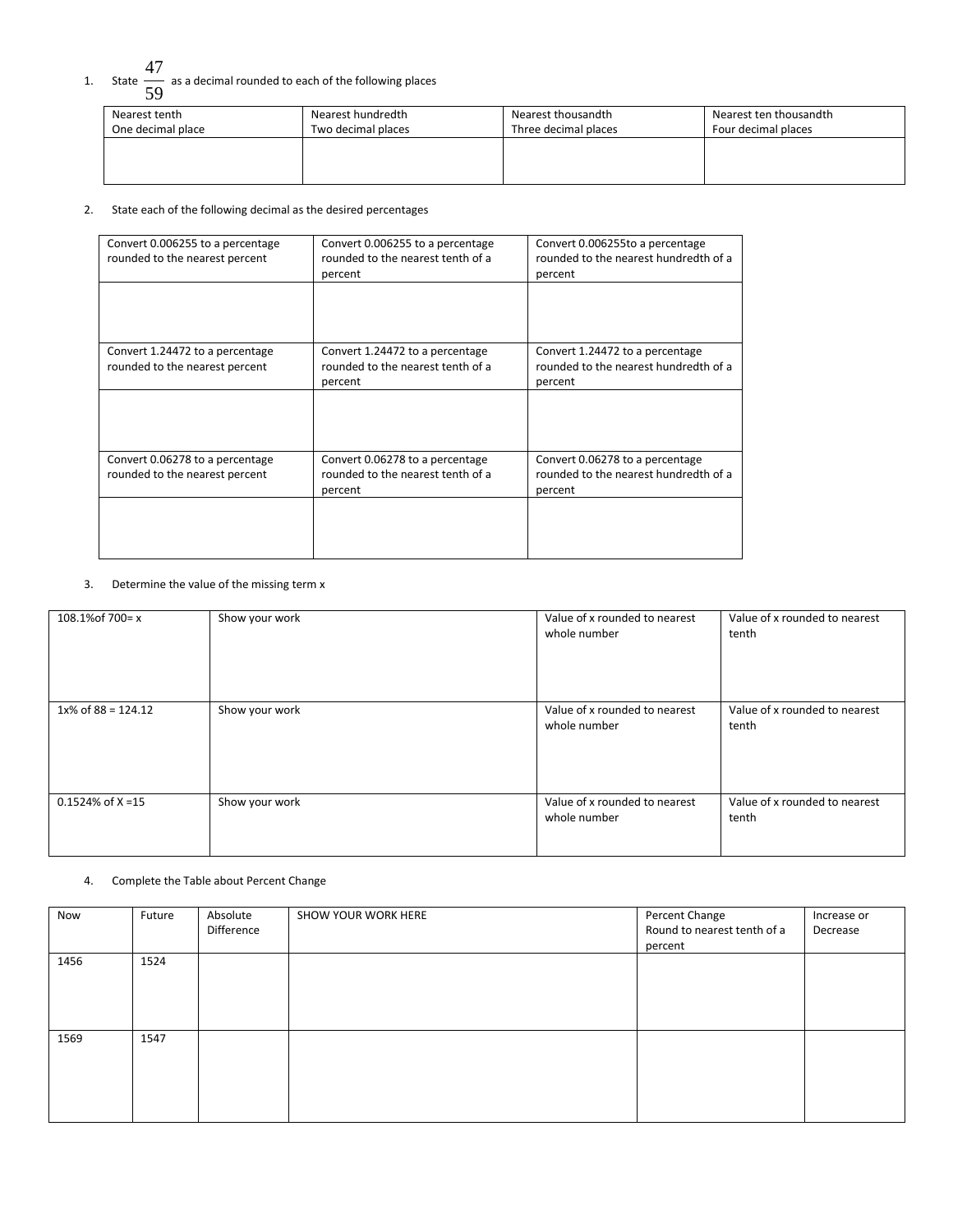# 1. State  $\frac{67}{11}$  $\overline{79}$  as a decimal rounded to each of the following places

| Nearest tenth     | Nearest hundredth  | Nearest thousandth   | Nearest ten thousandth |
|-------------------|--------------------|----------------------|------------------------|
| One decimal place | Two decimal places | Three decimal places | Four decimal places    |
|                   |                    |                      |                        |

#### 2. State each of the following decimal as the desired percentages

| Convert 1.007655 to a percentage<br>rounded to the nearest percent | Convert 1.007655to a percentage<br>rounded to the nearest tenth of a<br>percent  | Convert 1.007655 to a percentage<br>rounded to the nearest hundredth of a<br>percent |
|--------------------------------------------------------------------|----------------------------------------------------------------------------------|--------------------------------------------------------------------------------------|
|                                                                    |                                                                                  |                                                                                      |
| Convert 0.025472 to a percentage<br>rounded to the nearest percent | Convert 0.025472to a percentage<br>rounded to the nearest tenth of a<br>percent  | Convert 0.025472 to a percentage<br>rounded to the nearest hundredth of a<br>percent |
|                                                                    |                                                                                  |                                                                                      |
| Convert 0.006718 to a percentage<br>rounded to the nearest percent | Convert 0.006718 to a percentage<br>rounded to the nearest tenth of a<br>percent | Convert 0.006718 to a percentage<br>rounded to the nearest hundredth of a<br>percent |
|                                                                    |                                                                                  |                                                                                      |

### 3. Determine the value of the missing term x

| 408.1% of x= 900    | Show your work | Value of x rounded to nearest<br>whole number | Value of x rounded to nearest<br>tenth |
|---------------------|----------------|-----------------------------------------------|----------------------------------------|
| $x\%$ of 78 = 84.12 | Show your work | Value of x rounded to nearest<br>whole number | Value of x rounded to nearest<br>tenth |
| $0.4524\%$ of 15 =x | Show your work | Value of x rounded to nearest<br>whole number | Value of x rounded to nearest<br>tenth |

## 4. Complete the Table about Percent Change

| Now  | Future | Absolute<br>Difference | SHOW YOUR WORK HERE | Percent Change<br>Round to nearest tenth of a<br>percent | Increase or<br>Decrease |
|------|--------|------------------------|---------------------|----------------------------------------------------------|-------------------------|
| 1456 | 1424   |                        |                     |                                                          |                         |
| 1569 | 1647   |                        |                     |                                                          |                         |